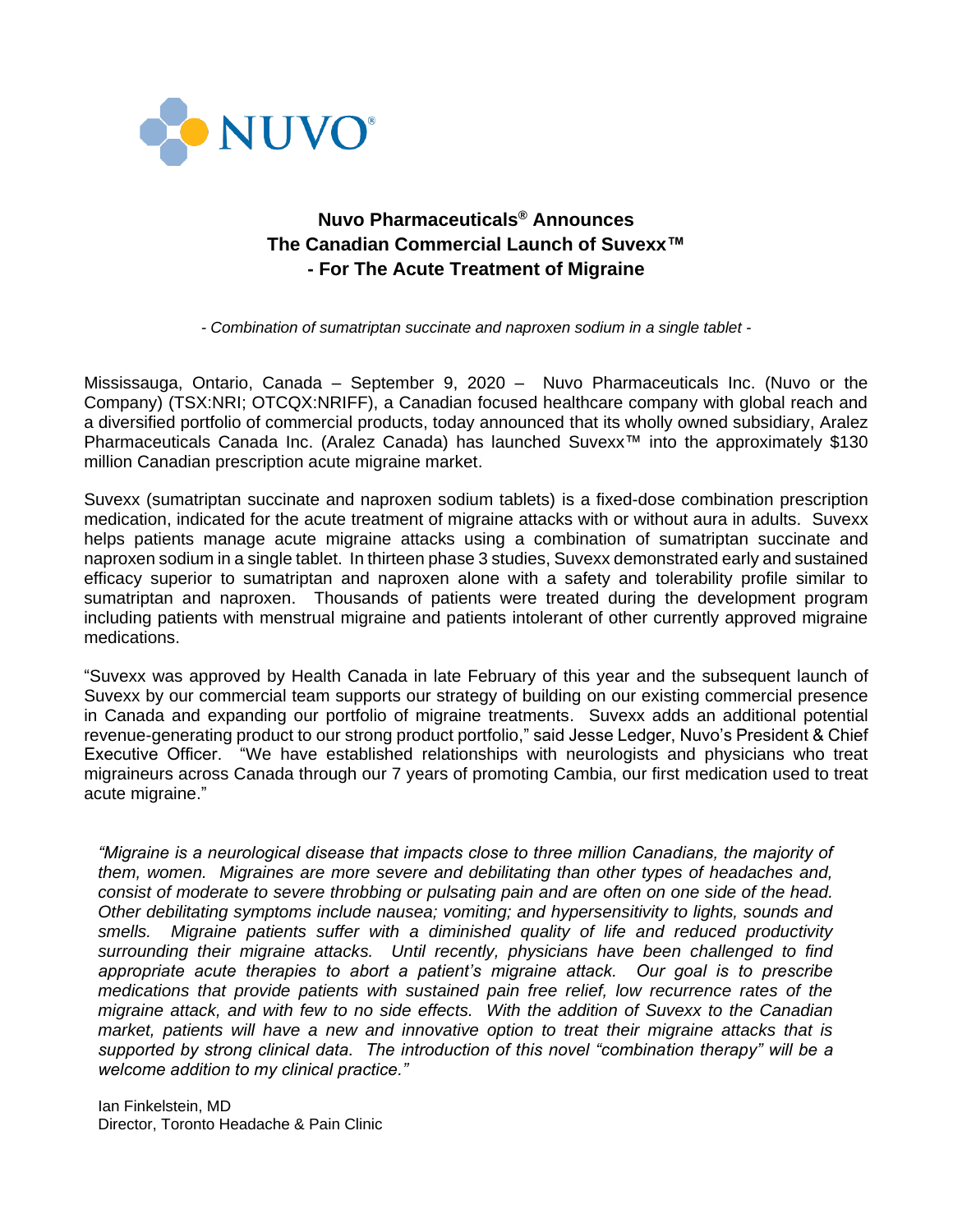*"The entry of Suvexx into the Canadian market provides migraine sufferers with an innovative treatment for acute migraine supported by strong clinical data. Suvexx, a combination of sumatriptan succinate and naproxen sodium in a single tablet, provides a novel approach for treating acute migraine. Clinical trials involving thousands of migraineurs demonstrated efficacy and a safety profile that makes me confident in prescribing Suvexx to patients suffering with acute migraine attacks."*

Elizabeth Leroux, MD, FRCPC Headache Neurologist in Montreal and President of the Canadian Headache Society

*"Migraine is a neurological condition which can significantly reduce a sufferers quality of life. Migraineurs experience recurrent debilitating symptoms that affect day-to-day activities, including home life, hobbies, social relationships and work. Many Canadian migraineurs are dissatisfied with their current treatments. Migraineurs and the physicians who care for them welcome the availability in Canada of innovative acute migraine therapies such as Suvexx that increase the likelihood that migraine sufferers can better control their migraines and improve their quality of life."*

Dr. Jonathan Gladstone, MD FRCPC Director, Gladstone Headache Clinic Consultant Neurologist, Headache Clinic, Hospital for Sick Children Consultant Neurologist, Cleveland Clinic Canada Consultant Neurologist, Toronto Raptors

# **About Suvexx**

Suvexx is a patent protected, fixed dose combination of naproxen sodium and sumatriptan that was developed by the Aralez Pharmaceuticals Inc. wholly owned subsidiary POZEN, Inc. (POZEN) in collaboration with Glaxo Group Limited, d/b/a GSK (GSK). The product is formulated with POZEN's patented technology (now owned by Aralez Canada) of combining a triptan, sumatriptan 85 mg, with an NSAID, naproxen sodium 500 mg and GSK's RT Technology in a single tablet. In 2008, the U.S. Food and Drug Administration (FDA) approved Treximet (the U.S. brand name for Suvexx) for the acute treatment of migraine attacks, with or without aura, in adults. Treximet is currently commercialized in the U.S. by Currax Holdings USA LLC. Aralez Canada owns the product and intellectual property rights to Suvexx in Canada and Nuvo Pharmaceuticals (Ireland) DAC owns the intellectual property rights to Suvexx outside of Canada.

### **About Nuvo Pharmaceuticals Inc.**

Nuvo (TSX: NRI; OTCQX: NRIFF) is a Canadian focused, healthcare company with global reach and a diversified portfolio of commercial products. The Company targets several therapeutic areas, including pain, allergy and dermatology. The Company's strategy is to in-license and acquire growth-oriented, complementary products for Canadian and international markets. Nuvo's head office is located in Mississauga, Ontario, Canada, the international operations are located in Dublin, Ireland and the Company's manufacturing facility is located in Varennes, Québec, Canada. The Varennes facility operates in a Good Manufacturing Practices (GMP) environment respecting the U.S, Canada and E.U. GMP regulations and is regularly inspected by Health Canada and the U.S. Food and Drug Administration. For additional information, please visit [www.nuvopharmaceuticals.com.](http://www.nuvopharmaceuticals.com/)